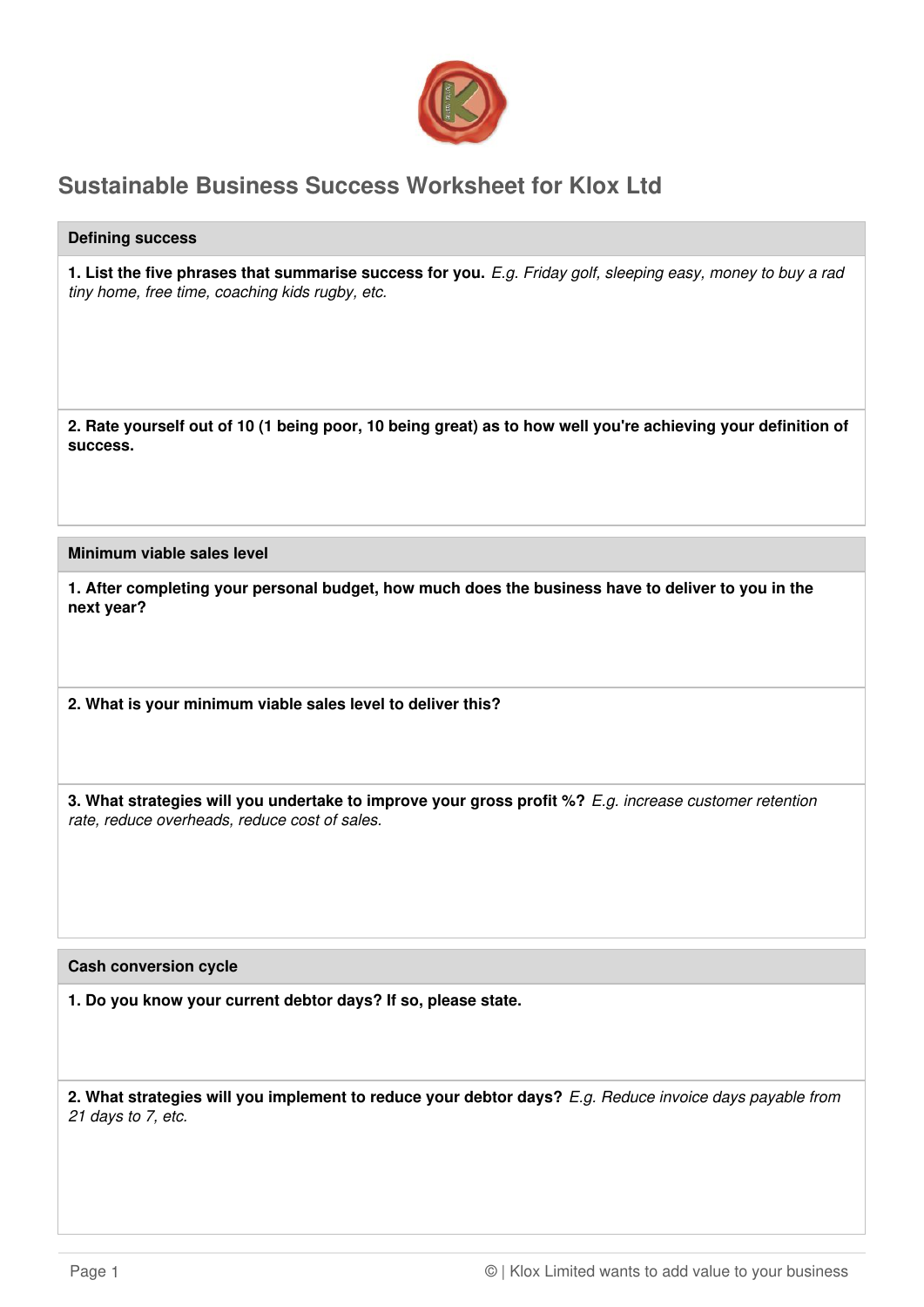

## **Cash conversion cycle**

**3. When did you last review your supplier terms? Are there terms you think need to be re-negotiated? List below.**

**Creating clarity**

**1. Why does your business exist for your customers?**

**2. What is important to you and your business, right now?**

**3. Who must do what to ensure you have a sustainable successful business?**

**Team culture and workplace flexibility**

**1. Rate yourself on your team culture and workplace flexibility (1 being poor, 10 being great).**

**2. What strategies will you implement to improve your team culture and flexibility?**

**What you say YES to is defined by what you say NO to**